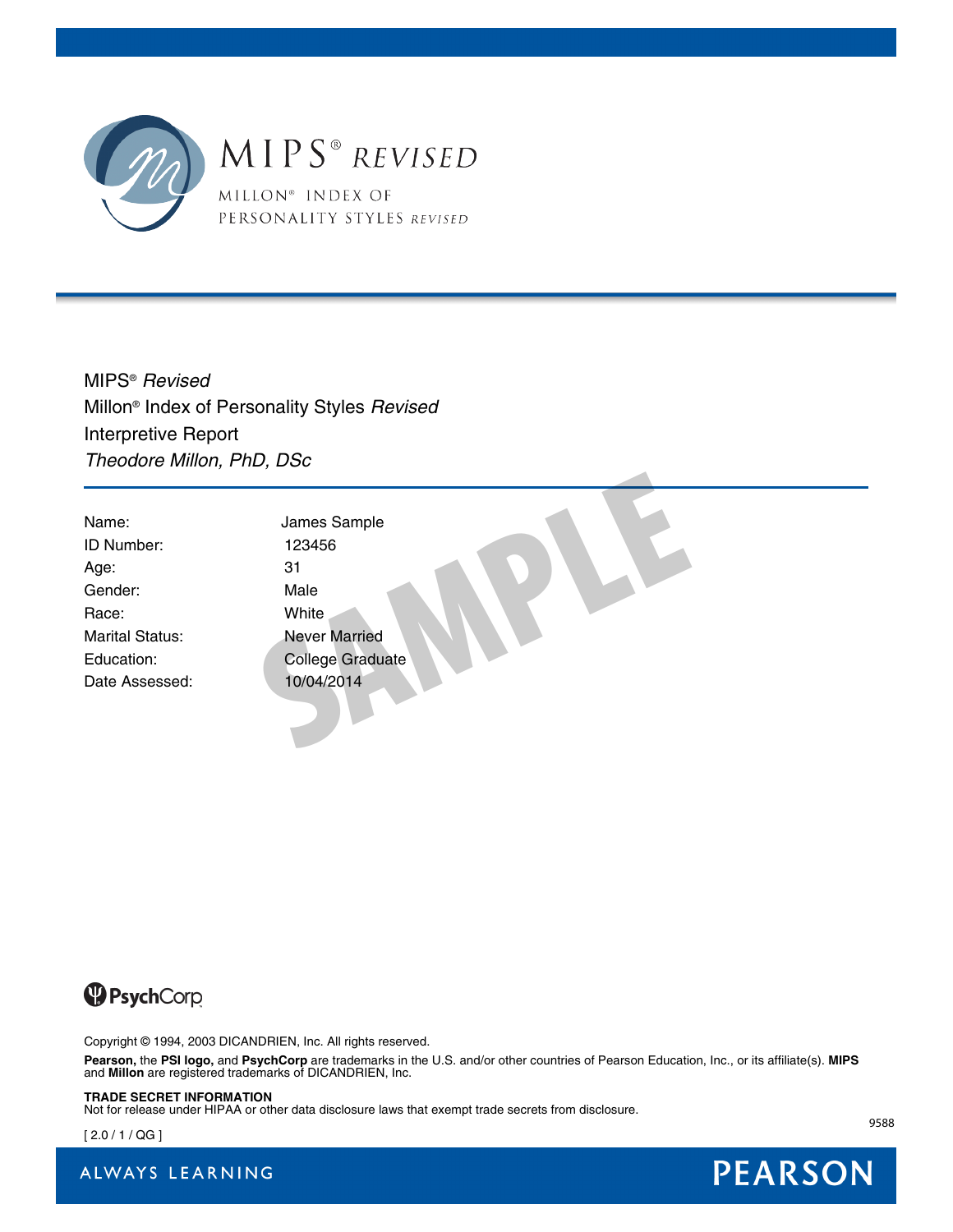#### **Profile of Prevalence Scores**

#### **Norm Group: Adult Combined**

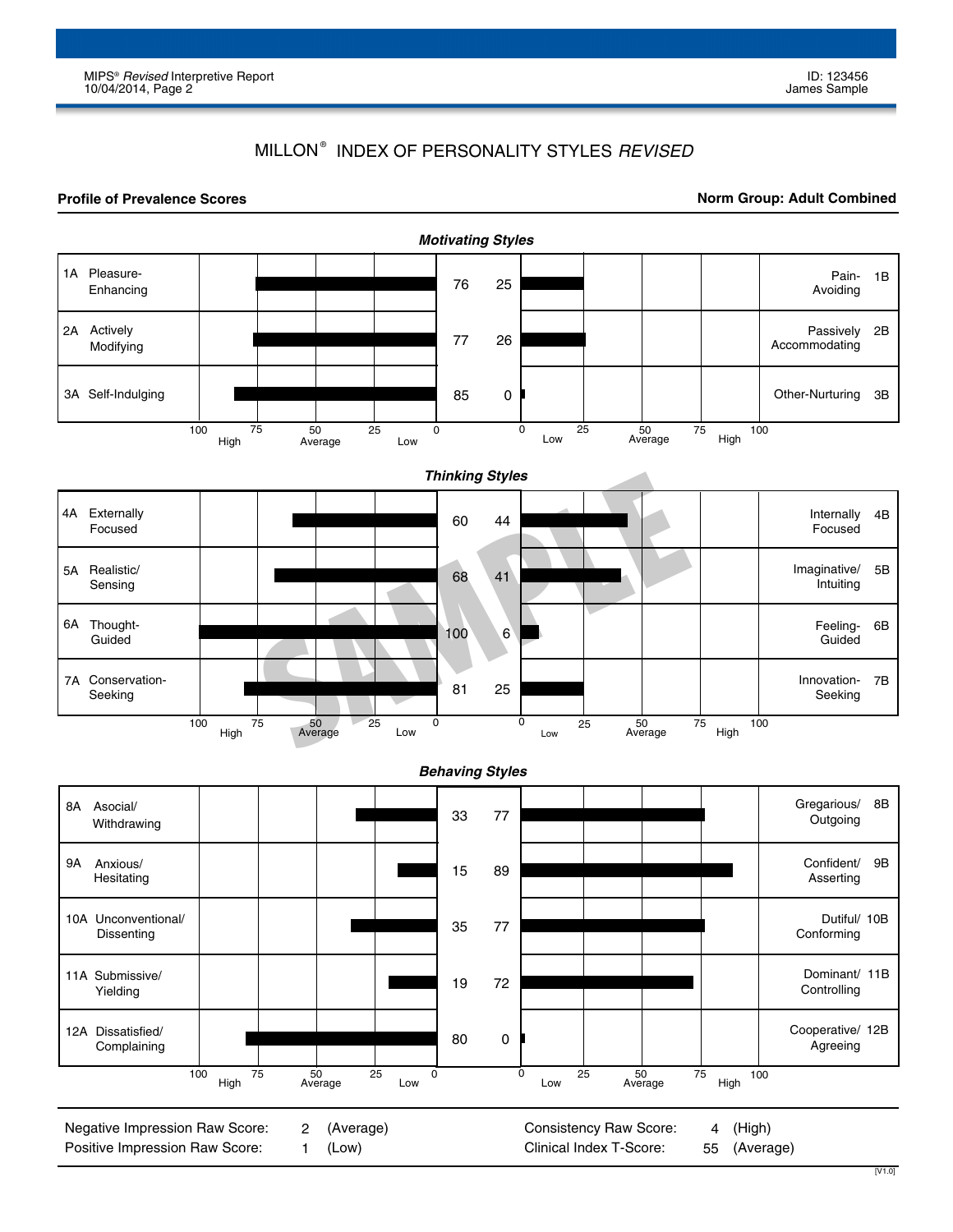## **INTERPRETIVE SUMMARY**

Positively oriented motivations moderately influence the respondent's outlook. Inclined to seek rewarding experiences in whatever environment he finds himself, he aims toward achieving that which he finds satisfying and fulfilling in life. His social and intellectual energies are stimulated by and organized around this pursuit. Generally optimistic toward his chances of success, he believes that good things are likely to come his way. Typically pleased with the world he has created for himself, he looks favorably on those around him, anticipating satisfactory relationships and positive outcomes from most interactions and endeavors.

He leans moderately toward taking charge of his life, making things happen rather than waiting for them to occur, modifying his environment and relationships, and arranging events to suit his needs and desires. Actively pursuing the favorable things in life, he takes the initiative and intervenes in the affairs of others. Continually and substantially transforming his environment, he is stimulus-seeking, life-engaging, and confidently buoyant, viewing his experiences as being determined by his own actions rather than by forces beyond his control.

Very oriented toward fulfilling his own needs and priorities before those of others, he usually makes his own decisions with little formal advice from others. Neither does he tend to be overly concerned about pleasing others, preferring to do things his own way and taking the consequences of doing so. Comfortable with himself as well as with the world he has created by virtue of his energy and will, he is able to function as an optimistic and self-directed person. Indefiny buoyant, viewing ins experiences as being determined<br>eyond his control.<br>fulfilling his own needs and priorities before those of others<br>le formal advice from others. Neither does he tend to be over<br>ing to do things

Logical, organized, practical, and concerned with the tangible and the present, the respondent seeks to impose a clear structure upon his life, to operate efficiently, and to make impersonal, objective decisions and judgments. Assuming a take-charge attitude, he attempts as well to be systematic, consistent, and conscientious in his dealings with others. Firmly avoiding indecisiveness or vacillation, he is also self-assured and confident of the correctness of his opinions. Perhaps overly assertive and power-oriented at times, he is nevertheless likely to be a good organizer of others in the work environment, an administrator who can blend task-orientation with effective leadership. This effectiveness is apparent in his knowing when and how to be affable and accommodating and when and how to supervise and direct. Strongly inclined to reason things through, he seeks to ensure that his own behaviors and those of others conform with carefully considered rules and principles. Enjoying the authoritative role of leader or executive, he often acts in a crisp and decisive manner, especially when faced with situations that are characterized by ambiguity or uncertainty.

He strongly prefers to deal with the concrete, that which can be appraised through the senses, and readily attends to the observable and factual. He also prefers activities and tasks that have visible, quick results and to perform such tasks himself, thus ensuring that they are done effectively and with dispatch. His self-confidence often wins respect from others. In achieving goals, he will organize the steps and resources involved as well as apply the logic and analysis required for success. Owing to his efficient style, he prefers to undertake jobs that are well-structured and to work with people who are as energetic and strongly task-oriented as he is. Setting priorities is important to his style in both work and social relationships. For the most part, the achievement of a goal is more important than the needs and habits of those involved. Inefficiency or laziness can cause him to be demanding and perhaps even overbearing. On the other hand, he can usually prevent such problems by preparing the groundwork well in advance and by using well-developed social skills. Nevertheless, he might fail to listen to views contrary to his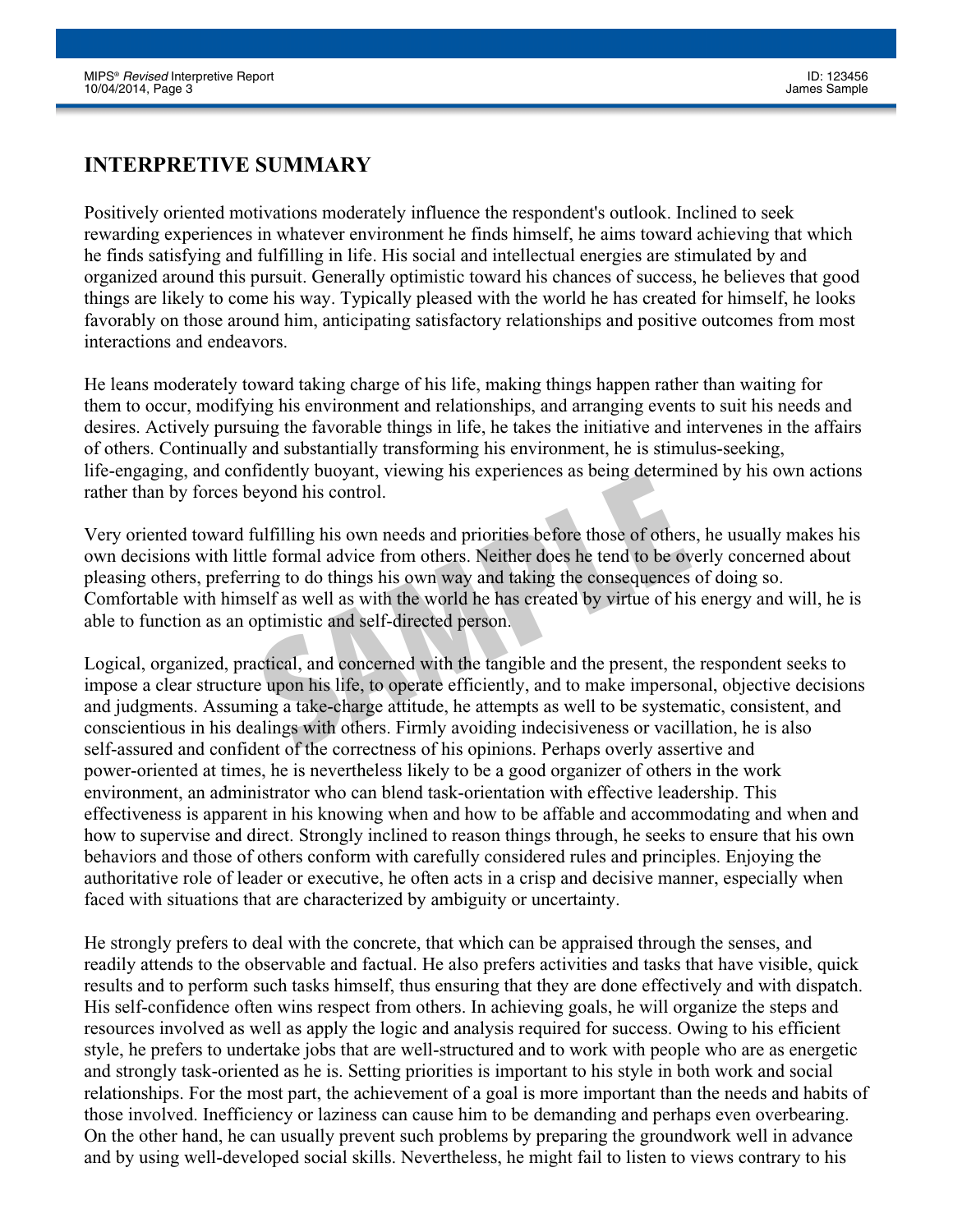own and exhibit a lapse in sensitivity to the feelings and wishes of those with whom he lives and works. These possible tendencies could cause difficulties that he could have averted by more carefully attending to those around him. Though he is normally easy to get along with, when difficult decisions are to be made, he prefers to be surrounded by compliant people. He is likely to adhere strongly to the values and procedures he has become accustomed to, resisting innovations and alternatives that could eventually prove more effective or lead to greater social harmony.

For the most part, the respondent exhibits an air of general imperturbability, appearing most often as self-absorbed, coolly unimpressionable, yet buoyantly optimistic. Possessing a sense of high self-worth, he acts in a confident and assured manner. Transcending the constraints of ordinary thinking, he possesses sufficient social talent and presumption to take bold and risky actions to advance his aspirations. Adept in dealing with others, he can be quite persuasive in attracting them to causes he espouses. Also present is an empowering ambition that drives him not only to be successful but also to be among the best in his field of endeavor. His belief that he is special is matched by his expectation that others will view him in a similar fashion and will consequently treat him well. Competitive and astute in his dealings with others, able to clearly visualize his future goals, and able to take full advantage of his strengths and talents, he can effectively marshal these capabilities to achieve what he has set out to accomplish. Believing in himself, he is prepared to work hard for long periods to obtain what he believes he deserves. Potentially problematic in all this, however, is the feeling of being entitled, an assumption that he deserves special favors without the need to reciprocate. Also troublesome may be a proclivity toward taking family and colleagues for granted, at times putting his personal or professional interests ahead of their best interests. Willing at times to disregard conventional standards of social conduct and devising plausible reasons to justify behaviors that might be socially overpowering and lacking in sensitivity, he can sometimes deceive himself as much as those around him. Nonetheless, his boldness and ambition often do make good things happen, benefiting not only himself but also the lives of others. s, able to clearly visualize his future goals, and able to take<br>ee can effectively marshal these capabilities to achieve wha<br>in himself, he is prepared to work hard for long periods to<br>botentially problematic in all this,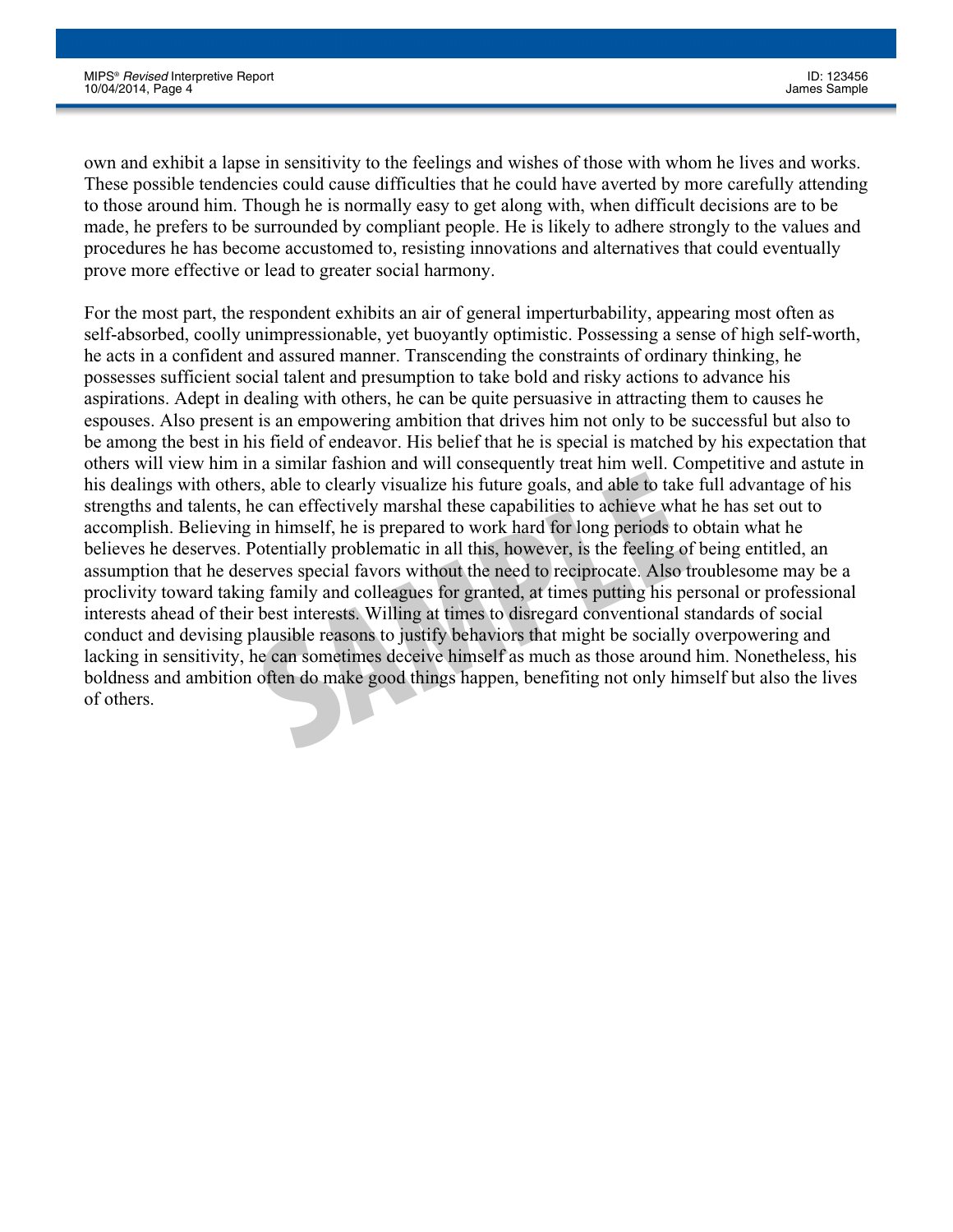## **RAW SCORES**

100 Percent of items answered

| Pleasure-Enhancing (1A)      | 31   | Conservation-Seeking (7A)                                                                        | 51 |
|------------------------------|------|--------------------------------------------------------------------------------------------------|----|
| Pain-Avoiding (1B)           | 9    | Innovation-Seeking (7B)                                                                          | 22 |
| Actively Modifying (2A)      | 39   | Asocial/Withdrawing (8A)                                                                         | 14 |
| Passively Accommodating (2B) | 12   | Gregarious/Outgoing (8B)                                                                         | 45 |
| Self-Indulging (3A)          | 27   | Anxious/Hesitating (9A)                                                                          | 4  |
| Other-Nurturing (3B)         | 17   | Confident/Asserting (9B)                                                                         | 50 |
| Externally Focused (4A)      | 31   | Unconventional/Dissenting (10A)                                                                  | 17 |
| Internally Focused (4B)      | 11   | Dutiful/Conforming (10B)                                                                         | 52 |
| Realistic/Sensing (5A)       | 21   | Submissive/Yielding (11A)                                                                        | 11 |
| Imaginative/Intuiting (5B)   | 21   | Dominant/Controlling (11B)                                                                       | 28 |
| Thought-Guided (6A)          | 38   | Dissatisfied/Complaining (12A)                                                                   | 34 |
| Feeling-Guided (6B)          | 15   | Cooperative/Agreeing (12B)                                                                       | 16 |
| Clinical Index Raw Score     | 38.8 |                                                                                                  |    |
| <b>End of Report</b>         |      |                                                                                                  |    |
|                              |      | MOTE, This and provious nagge of this report contain trade secrets and are not to be released in |    |

### **End of Report**

NOTE: This and previous pages of this report contain trade secrets and are not to be released in response to requests under HIPAA (or any other data disclosure law that exempts trade secret information from release). Further, release in response to litigation discovery demands should be made only in accordance with your profession's ethical guidelines and under an appropriate protective order.